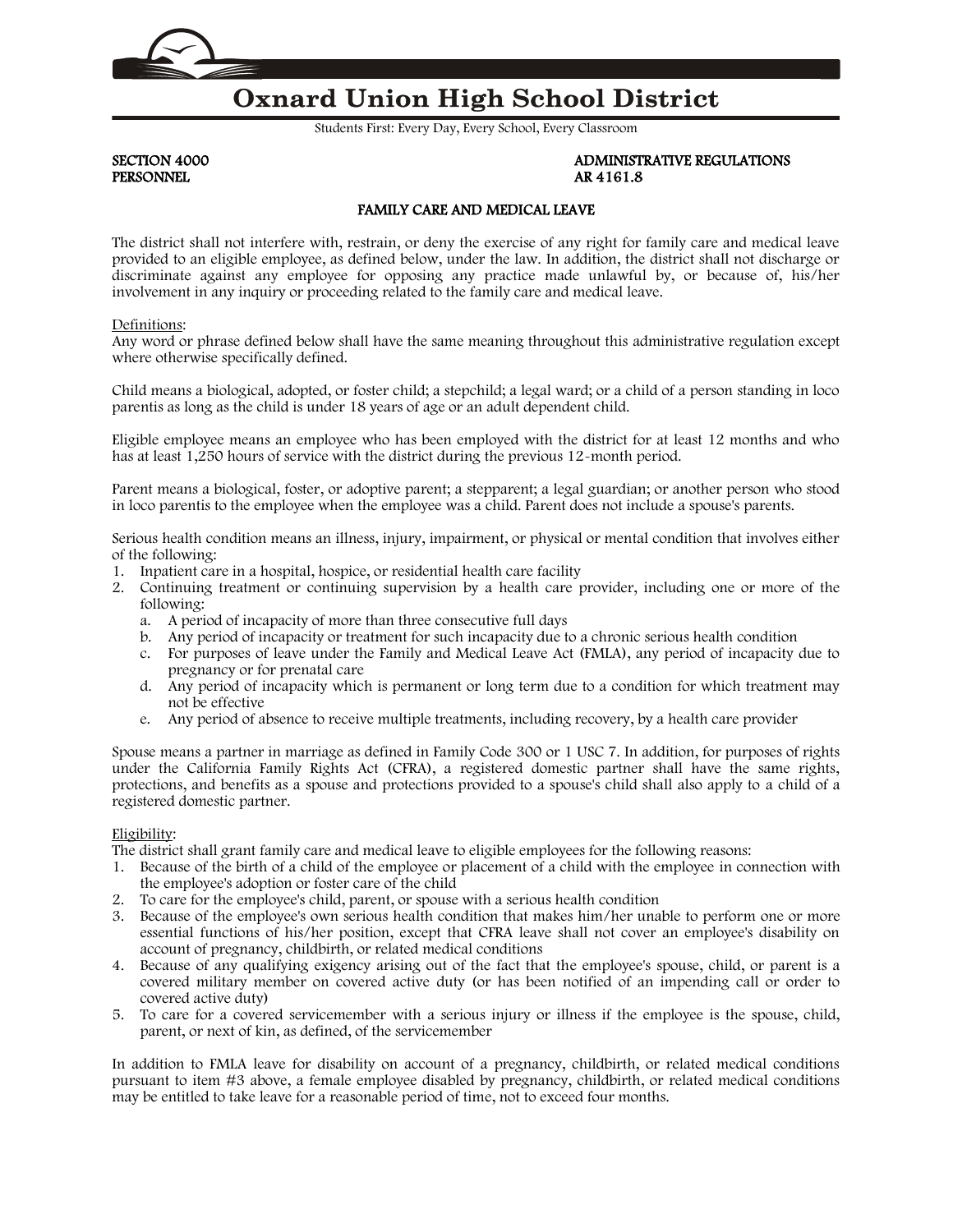#### Terms of Leave:

An eligible employee shall be entitled to a total of 12 work weeks of family care and medical leave during any 12 month period, except in the case of leave to care for a covered servicemember as provided under "Military Caregiver Leave" below.

This 12-month period shall coincide with the fiscal year.

Leave taken pursuant to the CFRA shall run concurrently with leave taken pursuant to the FMLA, except in the following circumstances:

- 1. Leave taken to care for a registered domestic partner or a child of a domestic partner. Such leave shall count as leave under the CFRA only.
- 2. Leave taken for disability on account of pregnancy, childbirth, or related medical conditions. FMLA leave taken for these purposes shall run concurrently with the California pregnancy disability leave granted pursuant to Government Code [12945.](http://www.gamutonline.net/displayPolicy/146412/4) CFRA leave related to the birth of a child shall not commence until the expiration of the pregnancy disability leave.

Leave taken for the birth or placement of a child must be concluded within the 12-month period beginning on the date of the birth or placement of the child. Such leave does not need to be taken in one continuous period of time. The basic minimum duration of the leave for birth or placement of a child shall be two weeks. However, the district shall grant a request for leave of less than two weeks' duration on any two occasions.

If both parents of a child work for the district, their family care and medical leave related to the birth or placement of the child shall be limited to a combined total of 12 weeks. This restriction shall apply whether or not the parents are married, not married, or registered domestic partners.

#### Use/Substitution of Paid Leave:

During the period of family care and medical leave or pregnancy disability leave, the employee may elect to use his/her accrued vacation leave, other accrued time off, or any other paid or unpaid time off negotiated with the district. If the leave is because of the employee's own serious health condition, the employee may use accrued sick leave pursuant to the collective bargaining agreement and/or Board policy.

## Intermittent Leave/Reduced Leave Schedule:

Leave related to the serious health condition of the employee or his/her child, parent, or spouse may be taken intermittently or on a reduced leave schedule when medically necessary, as determined by the health care provider of the person with the serious health condition. However, the district may limit leave increments to the shortest period of time that the district's payroll system uses to account for absences or use of leave.

If an employee needs intermittent leave or leave on a reduced work schedule that is foreseeable based on planned medical treatment for the employee or a family member, the district may require the employee to transfer temporarily to an available alternative position. This alternative position must have equivalent pay and benefits, the employee must be qualified for the position, and the position must better accommodate recurring periods of leave than the employee's regular job. Transfer to an alternative position may include altering an existing job to better accommodate the employee's need for intermittent leave or a reduced leave schedule.

#### Request for Leave:

An employee shall provide at least verbal notice sufficient to make the district aware that he/she needs family care and medical leave and the anticipated timing and duration of the leave. The employee need not expressly assert or mention FMLA/CFRA to satisfy this requirement; however, he/she must state the reason the leave is needed (e.g., birth of child, medical treatment). If more information is necessary to determine whether the employee is eligible for family care and medical leave, the Superintendent or designee shall inquire further and obtain the necessary details of the leave to be taken.

Based on the information provided by the employee, the Superintendent or designee shall designate the leave, paid or unpaid, as FMLA/CFRA qualifying leave and shall give notice of such designation to the employee.

When the need for the leave is foreseeable based on an expected birth, placement for adoption or foster care, or planned medical treatment for a serious health condition of the employee or a family member, the employee shall provide the district with at least 30 days advance notice before the leave. The employee shall consult with the district and make a reasonable effort to schedule, subject to the health care provider's approval, any planned medical treatment or supervision so as to minimize disruption to district operations.

When the 30 days notice is not practicable because of a lack of knowledge of approximately when leave will be required to begin, a change in circumstances, or a medical emergency, the employee shall provide the district with notice as soon as practicable.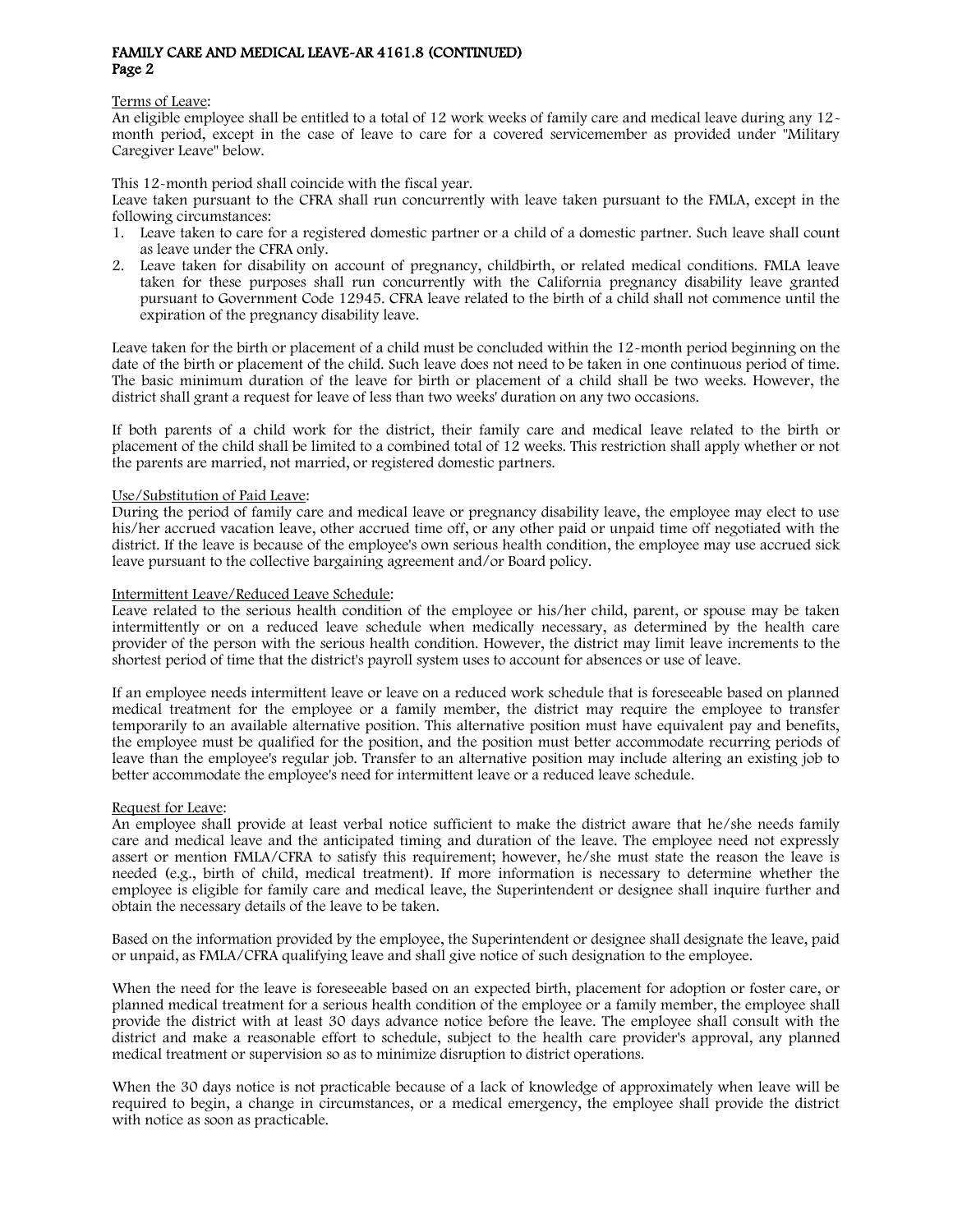#### Certification of Health Condition:

At the time of the employee's request for leave for his/her own or his/her child's, parent's, or spouse's serious health condition, or within five business days of the request, the Superintendent or designee shall request that the employee provide certification by a health care provider of the need for leave. Upon receiving the district's request, the employee shall provide the certification within 15 days, unless either the Superintendent or designee provides additional time or it is not practicable under the particular circumstances, despite the employee's diligent, good faith efforts.

The certification shall include the following:

- 1. The date on which the serious health condition began
- 2. The probable duration of the condition
- 3. If the employee is requesting leave to care for a child, parent, or spouse with a serious health condition, both of the following:
	- a. Statement that the serious health condition warrants the participation of a family member to provide care during a period of the treatment or supervision of the child, parent, or spouse
	- b. Estimated amount of time the health care provider believes the employee needs to care for the child, parent, or spouse
- 4. If the employee is requesting leave because of his/her own serious health condition, a statement that due to the serious health condition, he/she is unable to work at all or is unable to perform one or more essential functions of his/her job
- 5. If the employee is requesting leave for intermittent treatment or is requesting leave on a reduced leave schedule for planned medical treatment, a statement of the medical necessity for the leave, the dates on which treatment is expected to be given, the duration of such treatment, and the expected duration of the leave

The Superintendent or designee shall not request any genetic information, as defined in 42 USC [2000ff,](http://www.gamutonline.net/displayPolicy/605600/4) from any employee or his/her family member except as necessary to comply with a certification requirement for FMLA/CFRA leave purposes or with the prior written authorization of the employee. Any such genetic information received by the district shall be kept confidential in accordance with law.

When an employee has provided sufficient medical certification to enable the district to determine whether the employee's leave request is FMLA-eligible, the Superintendent or designee shall notify the employee within five business days whether the leave is FMLA-eligible. The Superintendent or designee may also retroactively designate leave as FMLA/CFRA as long as there is no individualized harm to the employee.

If the Superintendent or designee doubts the validity of a certification that accompanies a request for leave for the employee's own serious health condition, he/she may require the employee to obtain a second opinion from a district-approved health care provider, at district expense. If the second opinion is contrary to the first, the Superintendent or designee may require the employee to obtain a third medical opinion from a third health care provider approved by both the employee and the district, again at district expense. The opinion of the third health care provider shall be final and binding.

If additional leave is needed when the time estimated by the health care provider expires, the district may require the employee to provide recertification in the manner specified in items #1-5 above.

#### Fitness for Duty Upon Return to Work:

Upon expiration of leave taken for his/her own serious health condition, an employee shall present certification from his/her health care provider that he/she is able to resume work.

The certification from the employee's health care provider shall address the employee's ability to perform the essential functions of his/her job.

#### Rights to Reinstatement and Maintenance of Benefits:

Upon granting an employee's request for family care and medical leave, the Superintendent or designee shall guarantee to reinstate the employee in the same or a comparable position when the leave ends.

However, the district may refuse to reinstate an employee returning from leave to the same or a comparable position if all of the following apply:

- 1. The employee is a salaried "key employee" who is among the highest paid 10 percent of those district employees who are employed within 75 miles of the employee's worksite.
- 2. The refusal is necessary to prevent substantial and grievous economic injury to district operations.
- 3. The district informs the employee of its intent to refuse reinstatement at the time it determines that the refusal is necessary, and the employee fails to immediately return to service.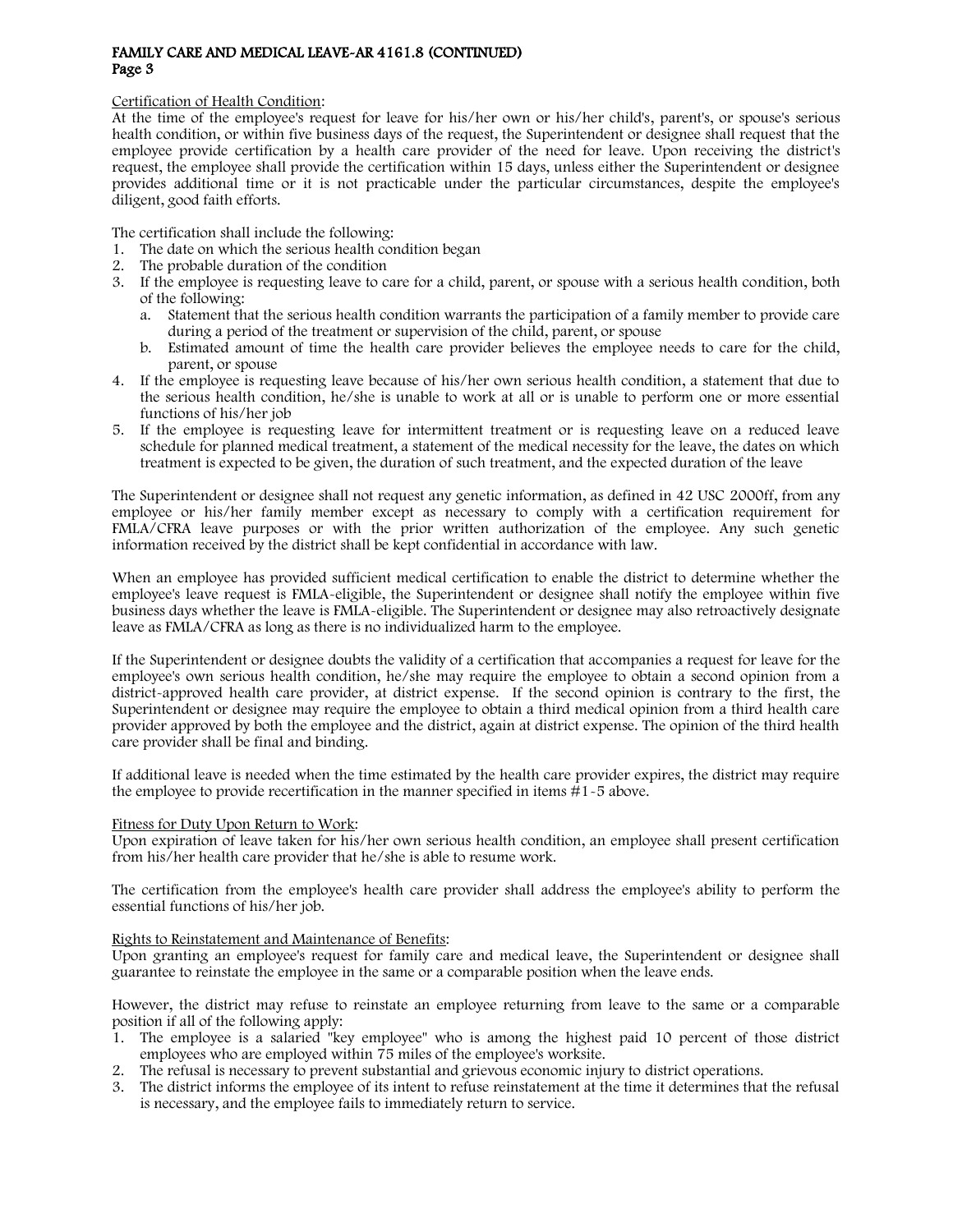During the period when an employee is on family care and medical leave, he/she shall maintain his/her status with the district and the leave shall not constitute a break in service for purposes of longevity, seniority under any collective bargaining agreement, or any employee benefit plan.

For a period of 12 work weeks, the district shall continue to provide an eligible employee on family care and medical leave the group health plan coverage that was in place before he/she took the leave. The employee shall reimburse the district for premiums paid during the family care and medical leave if he/she fails to return to district employment after the expiration of the leave and the failure is for any reason other than the continuation, recurrence, or onset of a serious health condition or other circumstances beyond his/her control.

In addition, during the period when an employee is on family care and medical leave, he/she shall be entitled to continue to participate in other employee benefit plans including life insurance, short-term or long-term disability insurance, accident insurance, pension and retirement plans, and supplemental unemployment benefit plans to the same extent and under the same conditions as apply to an unpaid leave taken for any other purpose. However, for purposes of pension and retirement plans, the district shall not be required to make plan payments for an employee during the leave period and the leave period shall not be counted for purposes of time accrued under the plan.

## Military Family Leave Resulting from Qualifying Exigencies:

An eligible employee may take up to 12 work weeks of unpaid leave during the 12-month period established by the district while a covered military member is on covered active duty or call to covered active duty status for one or more qualifying exigencies.

Covered military member means an employee's spouse, son, daughter, or parent on covered active duty or call to covered active duty status.

Covered active duty means duty during the deployment of a member of the regular Armed Forces to a foreign country or duty during the deployment of a member of the National Guard or Reserves to a foreign country under a call or order to active duty.

Qualifying exigencies include time needed to:

- 1. Address issues arising from short notice deployment (up to seven calendar days from the date of receipt of call or order of short notice deployment)
- 2. Attend military events and related activities, such as any official ceremony or family assistance program related to the active duty or call to active duty status
- 3. Arrange childcare or attend school activities arising from the active duty or call to active duty, such as arranging for alternative childcare, enrolling or transferring a child to a new school, or attending meetings
- 4. Make or update financial and legal arrangements to address a covered military member's absence
- 5. Attend counseling provided by someone other than a health care provider
- 6. Spend time (up to five days of leave per instance) with a covered military member who is on short-term temporary rest and recuperation leave during deployment
- 7. Attend to certain post-deployment activities, such as arrival ceremonies or reintegration briefings
- 8. Address any other event that the employee and district agree is a qualifying exigency

The employee shall provide the Superintendent or designee with notice of the need for the qualifying exigency leave as soon as practicable, regardless of how far in advance such leave is foreseeable.

An employee who is requesting such leave for the first time shall provide the Superintendent or designee with a copy of the covered military member's active duty orders, or other documentation issued by the military, and the dates of the service. In addition, the employee shall provide the Superintendent or designee with certification of the qualifying exigency necessitating the leave. The certification shall contain the information specified in 29 CFR [825.309.](http://www.gamutonline.net/displayPolicy/120647/4) 

The employee's qualifying exigency leave may be taken on an intermittent or reduced leave schedule basis.

During the period of qualified exigency leave, the district's rule regarding an employee's use of his/her accrued vacation leave and any other accrued paid or unpaid time off, as specified in "Use/Substitution of Paid Leave" above, shall apply.

#### Military Caregiver Leave:

The district shall grant up to a total of 26 work weeks of leave during a single 12-month period, measured forward from the first date of leave taken, to an eligible employee to care for a covered servicemember with a serious illness or injury. In order to be eligible for such military caregiver leave, an employee must be the spouse, son, daughter, parent, or next of kin of the covered servicemember. This 26-week period is not in addition to, but rather is inclusive of, the 12 work weeks of leave that may be taken for other FMLA qualifying reasons.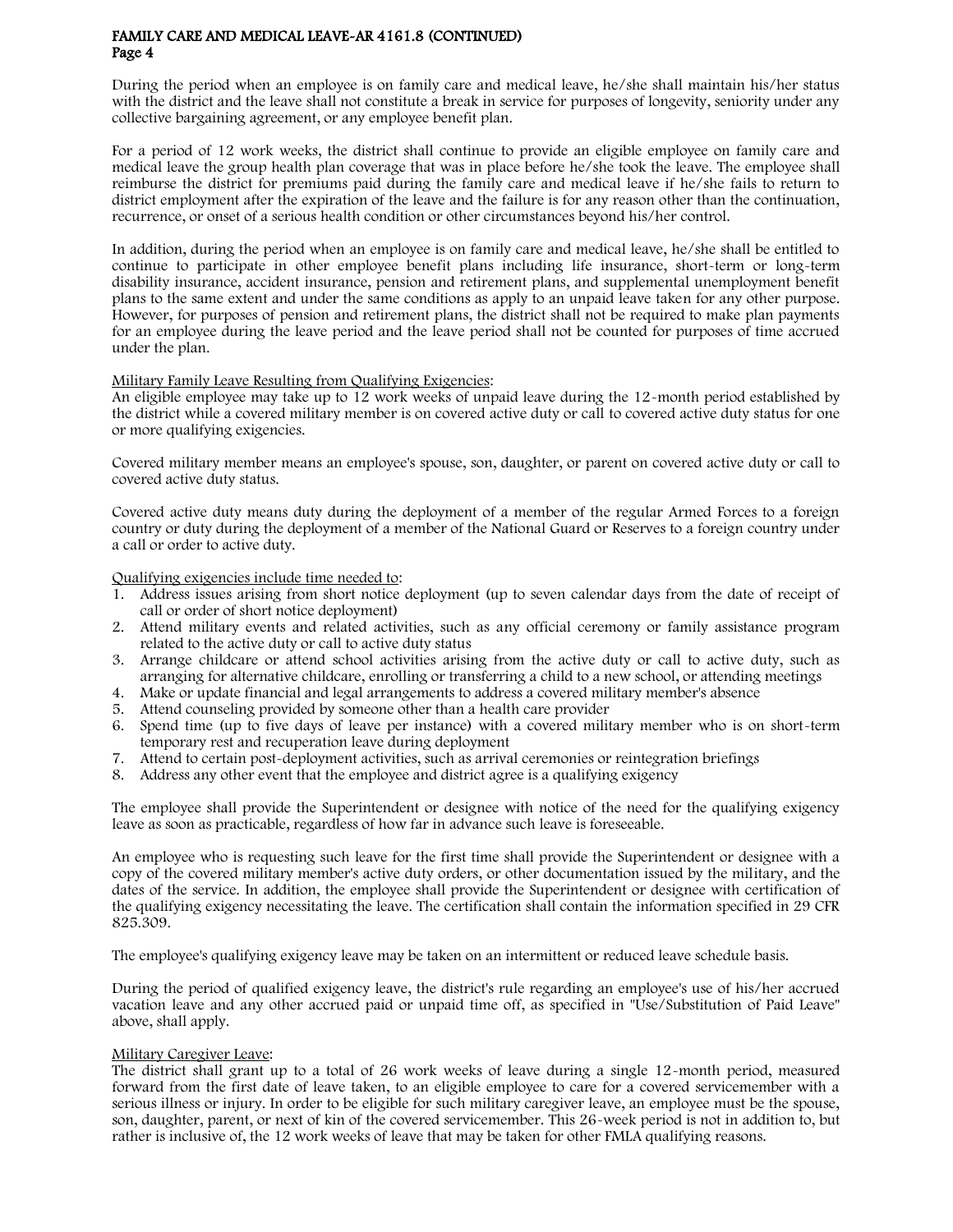Covered servicemember may be either:

- 1. A member of the Armed Forces, including a member of the National Guard or Reserves, who is undergoing medical treatment, recuperation, or therapy; is otherwise in outpatient status; or is otherwise on the temporary disability retired list for a serious injury or illness
- 2. A veteran who, within the five years preceding his/her undergoing of medical treatment, recuperation, or therapy for a serious injury or illness, was a member of the Armed Forces, including the National Guard or Reserves

Son or daughter of a covered servicemember means the biological, adopted, or foster child, stepchild, legal ward, or a child of any age for whom the covered servicemember stood in loco parentis.

Parent of a covered servicemember means the covered servicemember's biological, adopted, step or foster parent, or any other individual who stood in loco parentis to the covered servicemember (except "parents in law").

Next of kin means the nearest blood relative to the covered servicemember, or as designated in writing by the covered servicemember.

Outpatient status means the status of a member of the Armed Forces assigned to a military medical treatment facility as an outpatient or a unit established for the purpose of providing command and control of members of the Armed Forces receiving medical care as outpatients.

Serious injury or illness means:

- 1. For a member of the Armed Forces, an injury or illness incurred or aggravated by the member's service in the line of duty while on active duty in the Armed Forces that may render the member medically unfit to perform the duties of the member's office, grade, rank, or rating
- 2. For a veteran, an injury or illness incurred or aggravated by the member's service in the line of duty on active duty in the Armed Forces, including the National Guard or Reserves, that manifested itself before or after the member became a veteran

The employee shall provide reasonable and practicable notice of the need for the leave in accordance with the procedures in the section entitled "Request for Leave" above.

An employee requesting leave to care for a covered servicemember with a serious injury or illness shall provide the Superintendent or designee with certification from an authorized health care provider of the servicemember that contains the information specified in 29 CFR [825.310.](http://www.gamutonline.net/displayPolicy/120648/4)

The leave may be taken intermittently or on a reduced schedule when medically necessary. An employee taking military caregiver leave in combination with other leaves pursuant to this administrative regulation shall be entitled to a combined total of 26 work weeks of leave during a single 12-month period. When both spouses work for the district and both wish to take such leave, the spouses are limited to a maximum combined total of 26 work weeks during a single 12-month period. (29 USC [2612\)](http://www.gamutonline.net/displayPolicy/190947/4)

During the period of military caregiver leave, the district's rule regarding an employee's use of his/her accrued vacation leave and other accrued paid or unpaid time off, as specified in "Use/Substitution of Paid Leave" above, shall apply.

#### Notifications:

The Superintendent or designee shall provide the following notifications about state and federal law related to FMLA/CFRA:

1. General Notice: Information explaining the provisions of the FMLA/CFRA and employee rights and obligations shall be posted in a conspicuous place on district premises, or electronically, and shall be included in employee handbooks.

The general notice shall also explain an employee's obligation to provide the Superintendent or designee with at least 30 days notice of the need for the leave, when the need for the leave is reasonably foreseeable.

- 2. Eligibility Notice: When an employee requests leave or when the Superintendent or designee acquires knowledge that an employee's leave may be for an FMLA/CFRA qualifying reason, the Superintendent or designee shall, within five business days, provide notification to the employee of his/her eligibility to take such leave.
- 3. Rights and Responsibilities Notice: Each time the eligibility notice is provided to an employee, the Superintendent or designee shall provide written notification explaining the specific expectations and obligations of the employee, including any consequences for a failure to meet those obligations. Such notice shall include, as appropriate: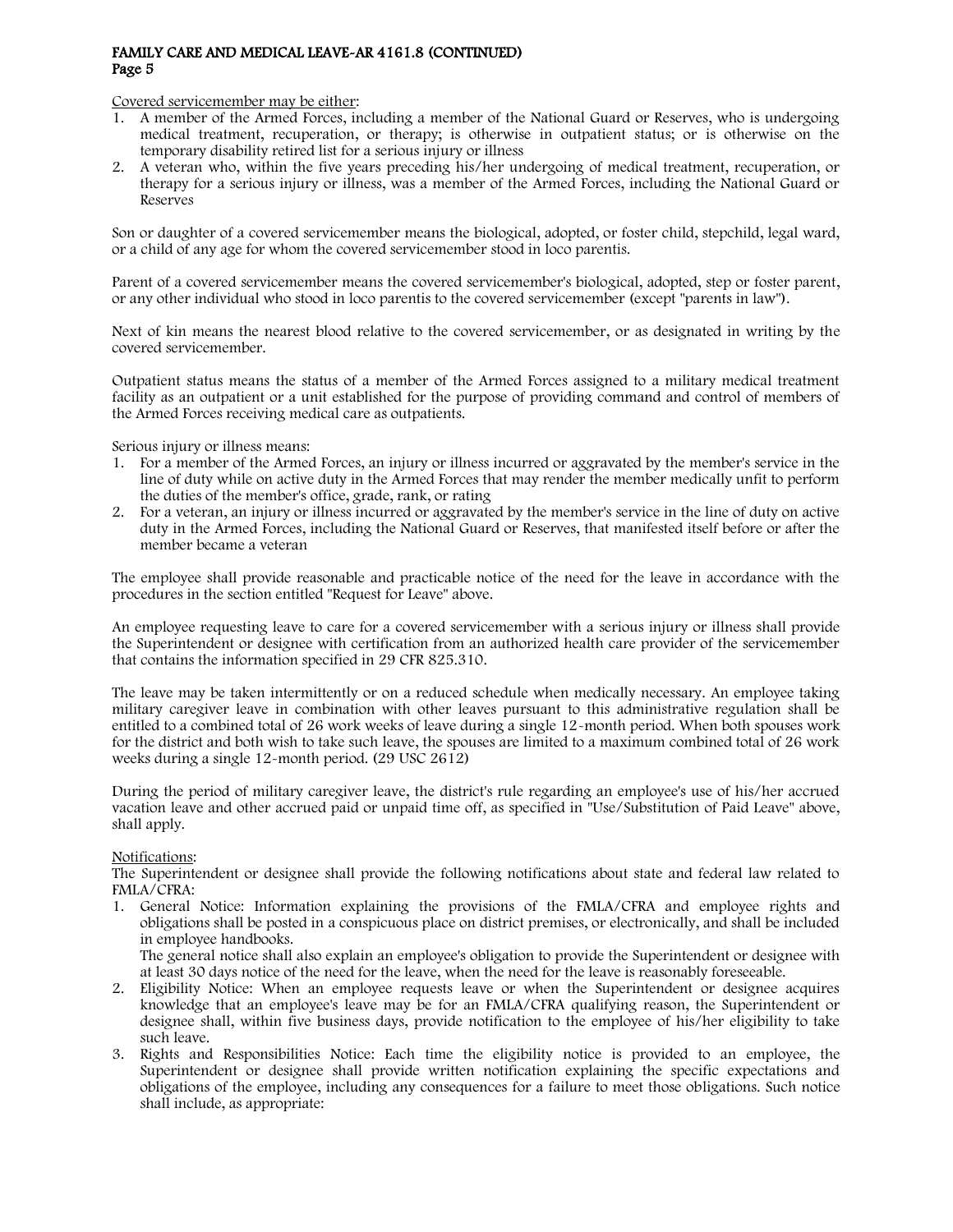- a. A statement that the leave may be designated and counted against the employee's annual FMLA/CFRA leave entitlement and the appropriate 12-month entitlement period, if qualifying
- b. Any requirements for the employee to furnish medical certification of a serious health condition, serious injury or illness, or qualifying exigency arising out of active duty or call to active duty status and the consequences of failing to provide the certification
- c. The employee's right to substitute paid leave, whether the district will require substitution of paid leave, conditions related to any substitution, and the employee's entitlement to take unpaid leave if the employee does not meet the conditions for paid leave
- d. Any requirements for the employee to make any premium payments to maintain health benefits, the arrangement for making such payments, and the possible consequences of failure to make payments on a timely basis
- e. If applicable, the employee's status as a "key employee," potential consequence that restoration may be denied following the FMLA leave, and explanation of the conditions required for such denial
- f. The employee's right to maintenance of benefits during the leave and restoration to the same or an equivalent job upon return from leave
- g. The employee's potential liability for health insurance premiums paid by the district during the employee's unpaid FMLA leave should the employee not return to service after the leave

Any time the information provided in the above notice changes, the Superintendent or designee shall, within five business days of his/her receipt of an employee's first notice of need for leave, provide the employee with a written notice referencing the prior notice and describing any changes to the notice.

4. Designation Notice: When the Superintendent or designee has information (e.g., sufficient medical certification) to determine whether the leave qualifies as FMLA/CFRA leave, he/she shall, within five business days, provide written notification designating the leave as FMLA/CFRA qualifying or, if the leave will not be so designated, the reason for that determination.

If the amount of leave needed is known, the notice shall include the number of hours, days, or weeks that will be counted against the employee's FMLA/CFRA entitlement. If it is not possible to provide that number at the time of the designation notice, notification shall be provided of the amount of leave counted against the employee's entitlement upon request by the employee and at least once in every 30-day period if leave was taken in that period.

If the district requires paid leave to be substituted for unpaid family care and medical leave, the notice shall so specify. If the district requires an employee to present a fitness-for-duty certification that addresses the employee's ability to perform the essential functions of the job, the notice shall also specify that requirement.

Any time the information provided in the designation notice changes, the Superintendent or designee shall, within five business days, provide the employee with written notice referencing the prior notice and describing any changes to the notice.

#### Records:

The Superintendent or designee shall maintain records pertaining to an individual employee's use of family care and medical leave in accordance with law.

#### Legal Reference:

EDUCATION CODE [44965](http://www.gamutonline.net/displayPolicy/131073/4) Granting of leaves of absence for pregnancy and childbirth FAMILY CODE [297](http://www.gamutonline.net/displayPolicy/327555/4)[-297.5](http://www.gamutonline.net/displayPolicy/327556/4) Rights, protections and benefits under law; registered domestic partners [300](http://www.gamutonline.net/displayPolicy/622236/4) Validity of marriage GOVERNMENT CODE [12940](http://www.gamutonline.net/displayPolicy/146260/4) Unlawful employment practices [12945](http://www.gamutonline.net/displayPolicy/146412/4) Pregnancy; childbirth or related medical condition; unlawful practice [12945.1](http://www.gamutonline.net/displayPolicy/211120/4)[-12945.2](http://www.gamutonline.net/displayPolicy/144662/4) California Family Rights Act CODE OF REGULATIONS, TITLE 2 [7291.2](http://www.gamutonline.net/displayPolicy/367983/4)[-7291.16](http://www.gamutonline.net/displayPolicy/367969/4) Sex discrimination: pregnancy and related medical conditions [7297.0](http://www.gamutonline.net/displayPolicy/367968/4)[-7297.11](http://www.gamutonline.net/displayPolicy/367957/4) Family care leave UNITED STATES CODE, TITLE 1 7 Definition of marriage, spouse UNITED STATES CODE, TITLE 29 [2601](http://www.gamutonline.net/displayPolicy/190945/4)[-2654](http://www.gamutonline.net/displayPolicy/190964/4) Family and Medical Leave Act of 1993, as amended UNITED STATES CODE, TITLE 42 [2000ff-](http://www.gamutonline.net/displayPolicy/605600/4)1-2000ff-11 Genetic Information Nondiscrimination Act of 2008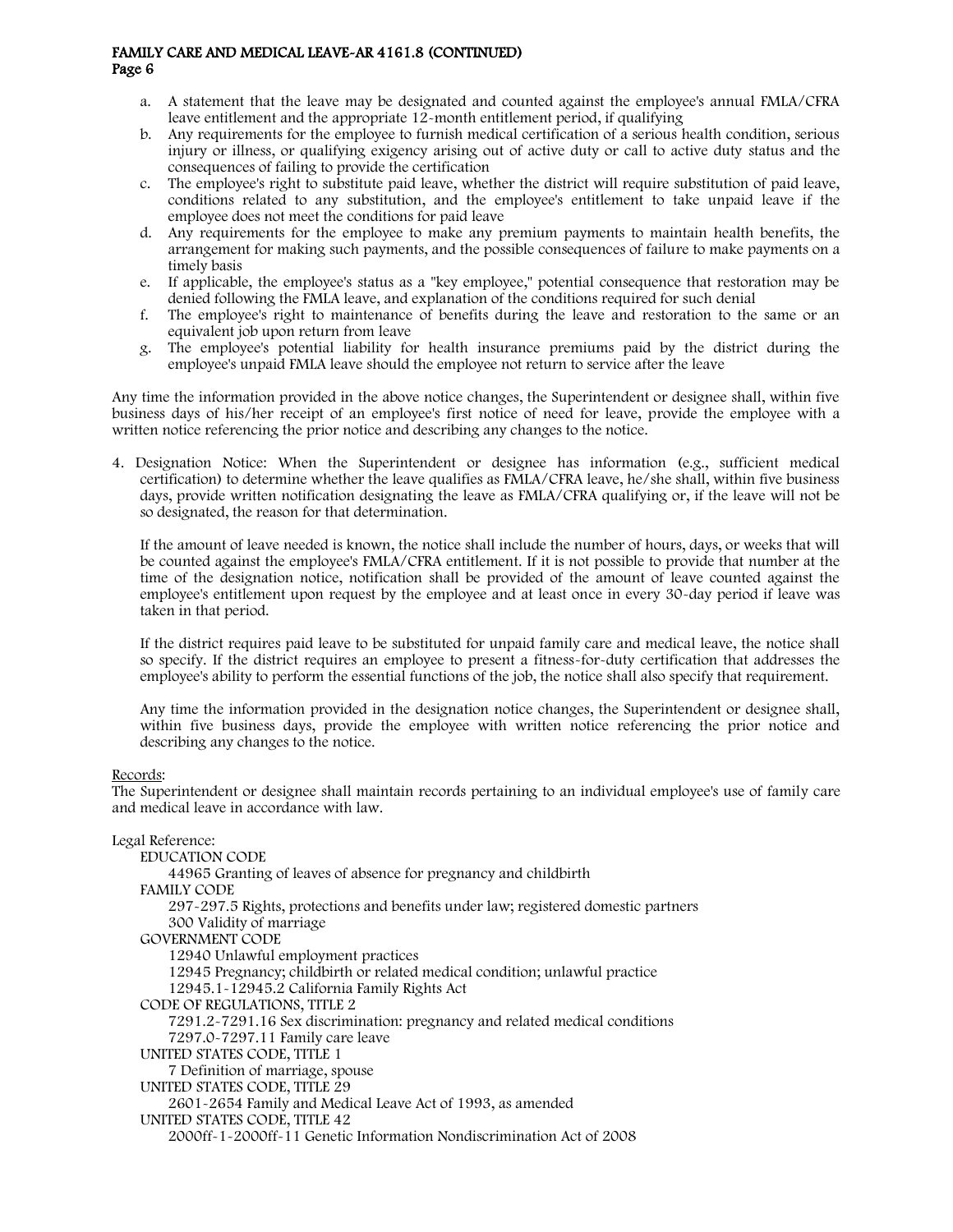CODE OF FEDERAL REGULATIONS, TITLE 29

[825.100](http://www.gamutonline.net/displayPolicy/558805/4)[-825.800](http://www.gamutonline.net/displayPolicy/120665/4) Family and Medical Leave Act of 1993 COURT DECISIONS

Faust v. California Portland Cement Company, (2007) 150 Cal.App.4th 864

Tellis v. Alaska Airlines, (9th Cir., 2005) 414 F.3d 1045

Management Resources:

FEDERAL REGISTER

Final Rule and Supplementary Information, November 17, 2008. Vol. 73, No. 222, pages 67934-68133 U.S. DEPARTMENT OF LABOR PUBLICATIONS

Military Family Leave Provisions of the FMLA Frequently Asked Questions and Answers WEB SITES

California Department of Fair Employment and Housing[: http://www.dfeh.ca.gov](http://www.dfeh.ca.gov/) U.S. Department of Labor, FMLA[: http://www.dol.gov/whd/fmla](http://www.dol.gov/whd/fmla)

Board Adopted: 09/12/12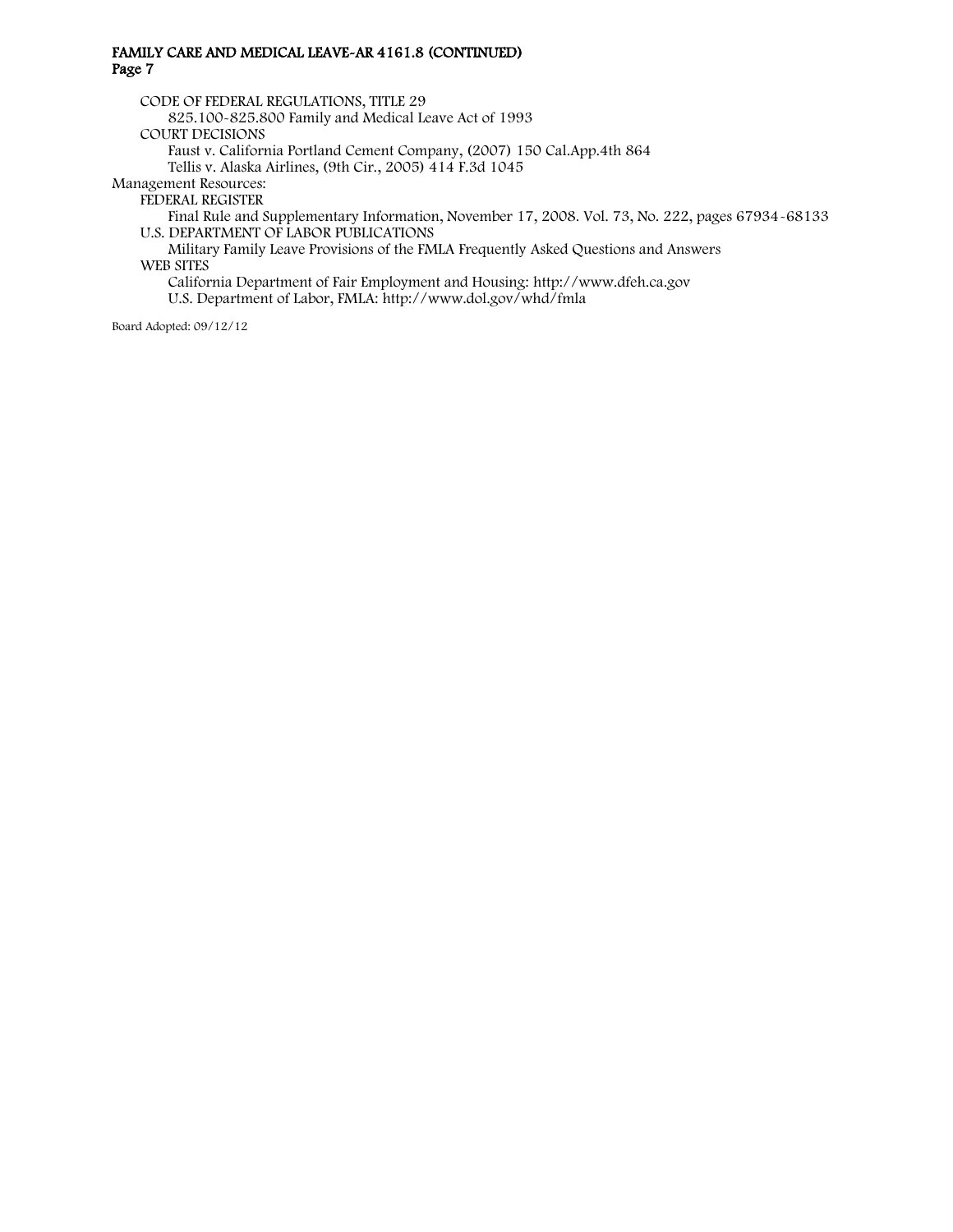

# **Oxnard Union High School District**

Students First: Every Day, Every School, Every Classroom

SECTION 4000 EXHIBIT PERSONNEL Example to the contract of the contract of the contract of the contract of the contract of the contract of the contract of the contract of the contract of the contract of the contract of the contract of the contr

# FAMILY CARE AND MEDICAL LEAVE

# YOUR RIGHTS UNDER THE FAMILY AND MEDICAL LEAVE ACT OF 1993

FMLA requires covered employers to provide up to 12 weeks of unpaid, job-protected leave to "eligible" employees for certain family and medical reasons. Employees are eligible if they have worked for a covered employer for at least one year, and for 1,250 hours over the previous 12 months, and if there are at least 50 employees within 75 miles.

# REASONS FOR TAKING LEAVE

Unpaid leave must be granted for any of the following reasons:

- to care for the employee's child after birth, or placement for adoption or foster care;
- to care for the employee's spouse, son or daughter, or parent, who has a serious health condition; or
- for a serious health condition that makes the employee unable to perform the employee's job.

At the employee's or employer's option, certain kinds of paid leave may be substituted for unpaid leave.

# ADVANCE NOTICE AND MEDICAL CERTIFICATION

The employee may be required to provide advance leave notice and medical certification. Taking of leave may be denied if requirements are not met.

- The employee ordinarily must provide 30 days' advance notice when the leave is "foreseeable."
- An employer may require medical certification to support a request for leave because of a serious health condition, and may require second or third opinions (at the employer's expense) and a fitness for duty report to return to work.
- For the duration of FMLA leave, the employer must maintain the employee's health coverage under any "group health plan."
- Upon return from FMLA leave, most employees must be restored to their original or equivalent positions with equivalent pay, benefits and other employment terms.
- The use of FMLA leave cannot result in the loss of any employment benefit that accrued prior to the start of an employee's leave.

# UNLAWFUL ACTS BY EMPLOYERS

FMLA makes it unlawful for any employer to:

- interfere with, restrain, or deny the exercise of any right provided under FMLA;
- discharge or discriminate against any person for opposing any practice made unlawful by FMLA or for involvement in any proceeding under or relating to FMLA.

#### ENFORCEMENT

- The U.S. Department of Labor is authorized to investigate and resolve complaints of violations.
- An eligible employee may bring a civil action against an employer for violations.

FMLA does not affect any federal or state law prohibiting discrimination, or supersede any state or local law or collective bargaining agreement which provides greater family or medical leave rights.

#### FOR ADDITIONAL INFORMATION

Contact the nearest office of the Wage and Hour Division, listed in most telephone directories under U.S. Government, Department of Labor.

(2/94) 2/96

# FAMILY CARE AND MEDICAL LEAVE (CFRA LEAVE) AND PREGNANCY DISABILITY LEAVE

Under the California Family Rights Act of 1993 (CFRA), if you have more than 12 months of service with us and have worked at least 1,250 hours in the 12-month period before the date you want to begin your leave, you may have a right to an unpaid family care or medical leave (CFRA leave). This leave may be up to 12 work weeks in a 12- month period for the birth, adoption or foster care placement of your child or for your own serious health condition or that of your child, parent or spouse.